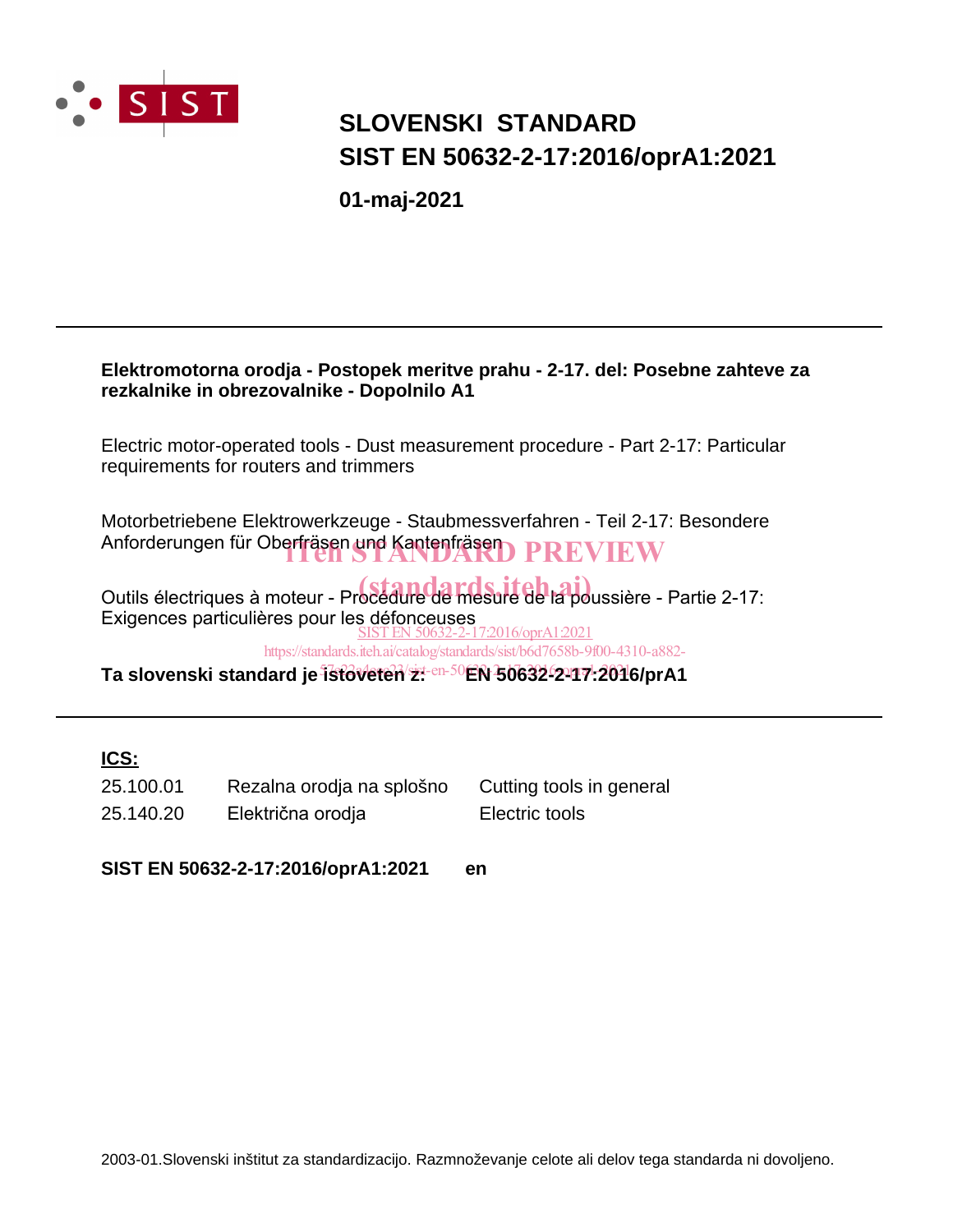**SIST EN 50632-2-17:2016/oprA1:2021**

# iTeh STANDARD PREVIEW (standards.iteh.ai)

SIST EN 50632-2-17:2016/oprA1:2021 https://standards.iteh.ai/catalog/standards/sist/b6d7658b-9f00-4310-a882-57e22a4eec23/sist-en-50632-2-17-2016-opra1-2021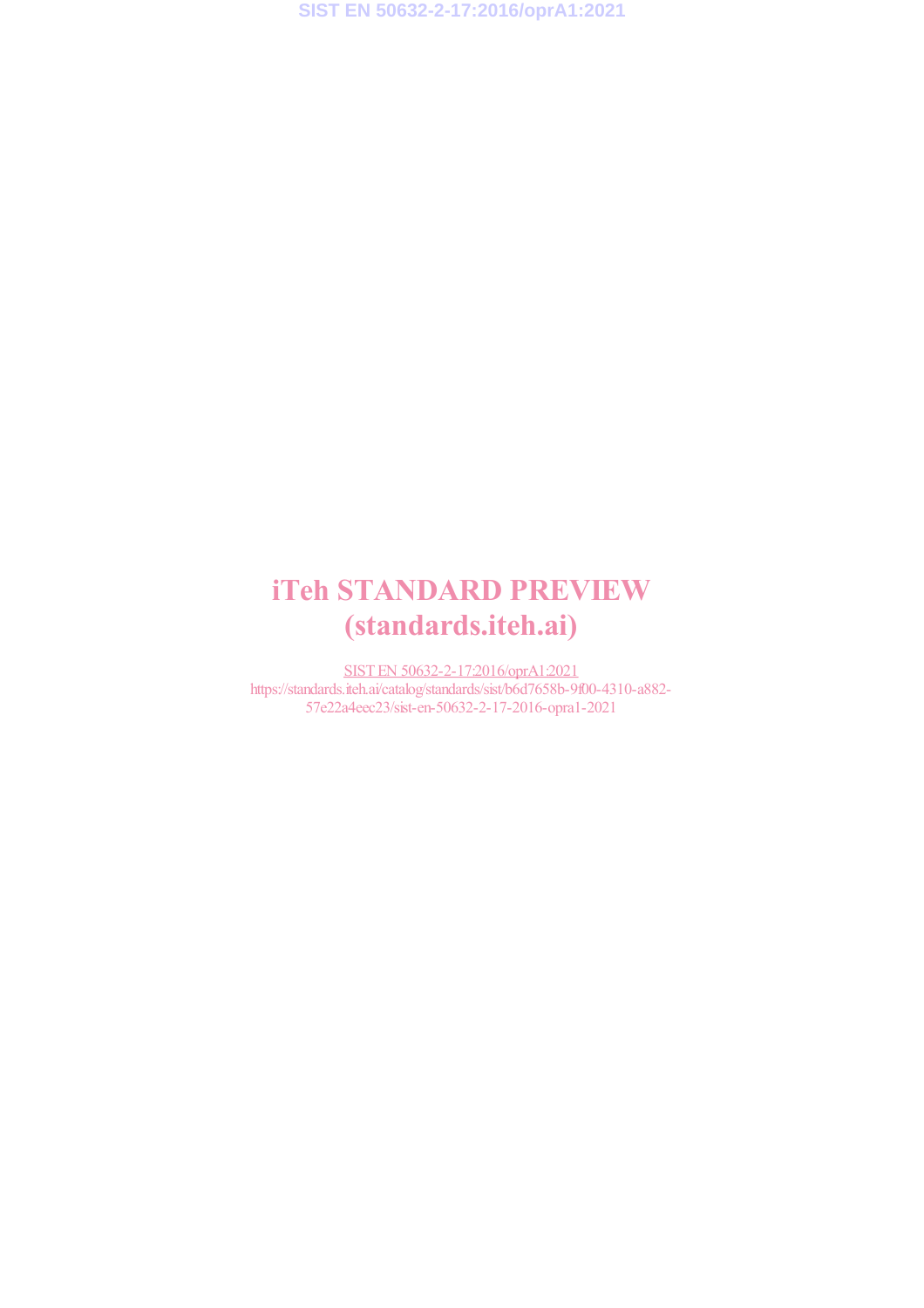**SIST EN 50632-2-17:2016/oprA1:2021**

# NORME EUROPÉENNE EUROPÄISCHE NORM

EUROPEAN STANDARD

# **PROJET EN 50632-2-17:2016**

**prA1** 

Mars 2021

ICS 13.040.40; 25.140.20; 65.060.80

Version française

### Outils électriques à moteur - Procédure de mesure de la poussière - Partie 2-17: Exigences particulières pour les défonceuses

Motorbetriebene Elektrowerkzeuge - Staubmessverfahren - Teil 2-17: Besondere Anforderungen für Oberfräsen und Kantenfräsen

 Electric motor-operated tools - Dust measurement procedure - Part 2-17: Particular requirements for routers and trimmers

Ce projet d'amendement prA1, s'il est approuvé, modifiera la Norme Européenne EN 50632-2-17:2016; il est soumis aux membres du CENELEC pour enquête. Date limite du CENELEC: 2021-06-18.

Il a été établi par le CLC/TC  $\overline{\textbf{16}}$  eh  $\textbf{STANDARD PREVIEW}$ 

Si ce projet devient un amendement, les membres du CENELEC sont tenus de se soumettre au Règlement Intérieur du CEN/CENELEC,<br>qui définit les conditions dans lesquelles doit être attribué, sans modification, le statut de no qui définit les conditions dans lesquelles doit être attribué, sans modification, le statut de norme nationale à cet amendement.

Le présent projet d'amendement a été établi par le CENELEO en trois versions officielles (allemand, anglais, français). Une version dans une autre langue faite par traduction sous la responsabilité d'un membre du CENELEC dans sa langue nationale, et<br>notifiée au CEN-CENELEC Management Centre / site maine statut que les versions officiales notifiée au CEN-CENELEC Management Centre, a le même statut que les versions officielles. 57e22a4eec23/sist-en-50632-2-17-2016-opra1-2021

Les membres du CENELEC sont les comités électrotechniques nationaux des pays suivants: Allemagne, Autriche, Belgique, Bulgarie, Chypre, Croatie, Danemark, Espagne, Estonie, Finlande, France, Grèce, Hongrie, Irlande, Islande, Italie, Lettonie, Lituanie, Luxembourg, Malte, Norvège, Pays-Bas, Pologne, Portugal, République de Macédoine du Nord, République de Serbie, République Tchèque, Roumanie, Royaume-Uni, Slovaquie, Slovénie, Suède, Suisse et Turquie.

Les destinataires du présent projet sont invités à présenter, avec leurs observations, notifications des droits de propriété dont ils auraient éventuellement connaissance et à fournir une documentation explicative.

Avertissement: Le présent document n'est pas une Norme Européenne. Il est diffusé pour examen et observations. Il est susceptible de modification sans préavis et ne doit pas être cité comme Norme Européenne.



Comité Européen de Normalisation Electrotechnique Europäisches Komitee für Elektrotechnische Normung European Committee for Electrotechnical Standardization

**CEN-CENELEC Management Centre: Rue de la Science 23, B-1040 Bruxelles** 

© 2021 CENELEC Tous droits d'exploitation sous quelque forme et de quelque manière que ce soit réservés dans le monde entier aux membres du CENELEC.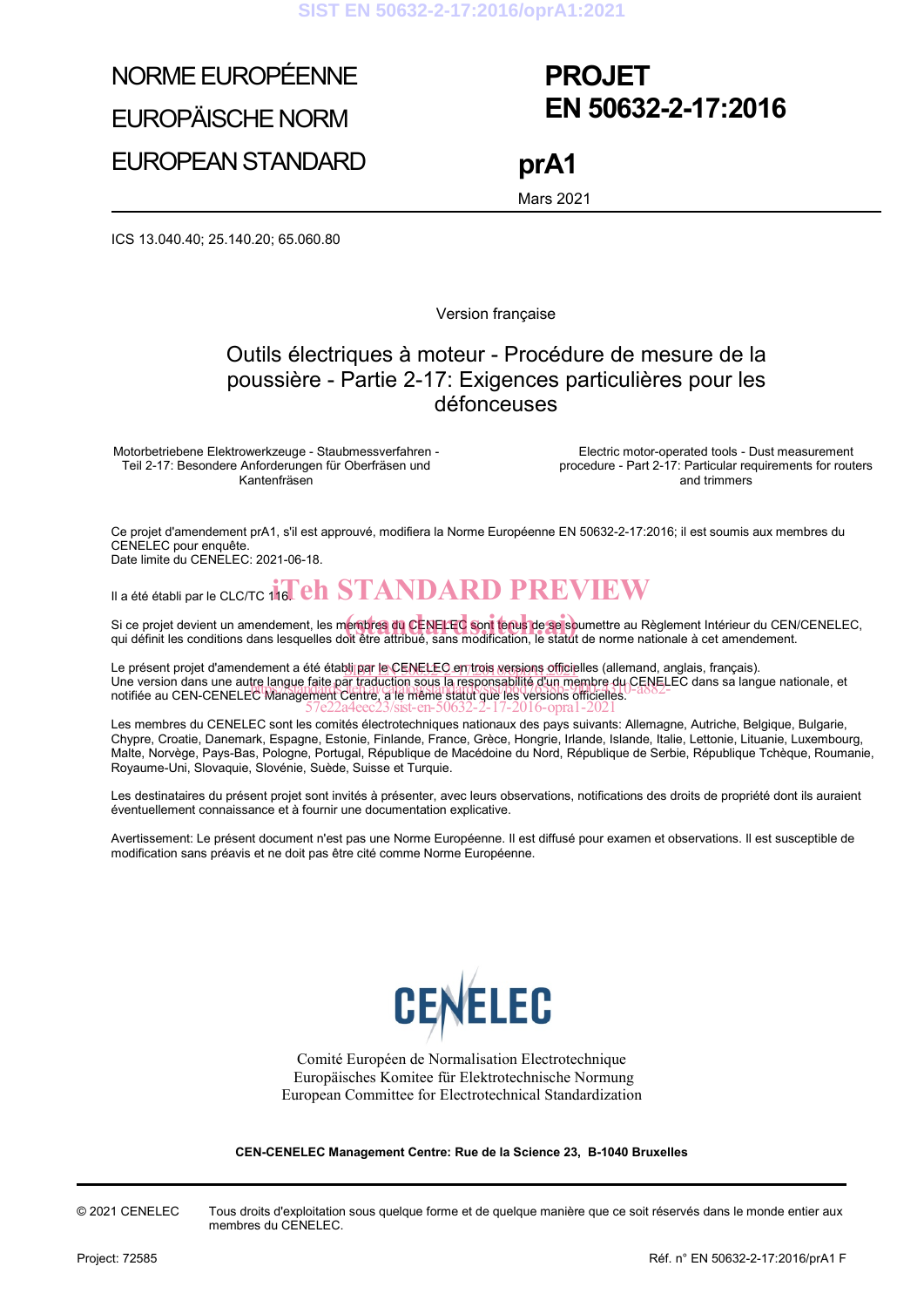# **Contents** Page

| $1 \quad$   |  |  |
|-------------|--|--|
| $2^{\circ}$ |  |  |
|             |  |  |

# iTeh STANDARD PREVIEW (standards.iteh.ai)

SIST EN 50632-2-17:2016/oprA1:2021 https://standards.iteh.ai/catalog/standards/sist/b6d7658b-9f00-4310-a882- 57e22a4eec23/sist-en-50632-2-17-2016-opra1-2021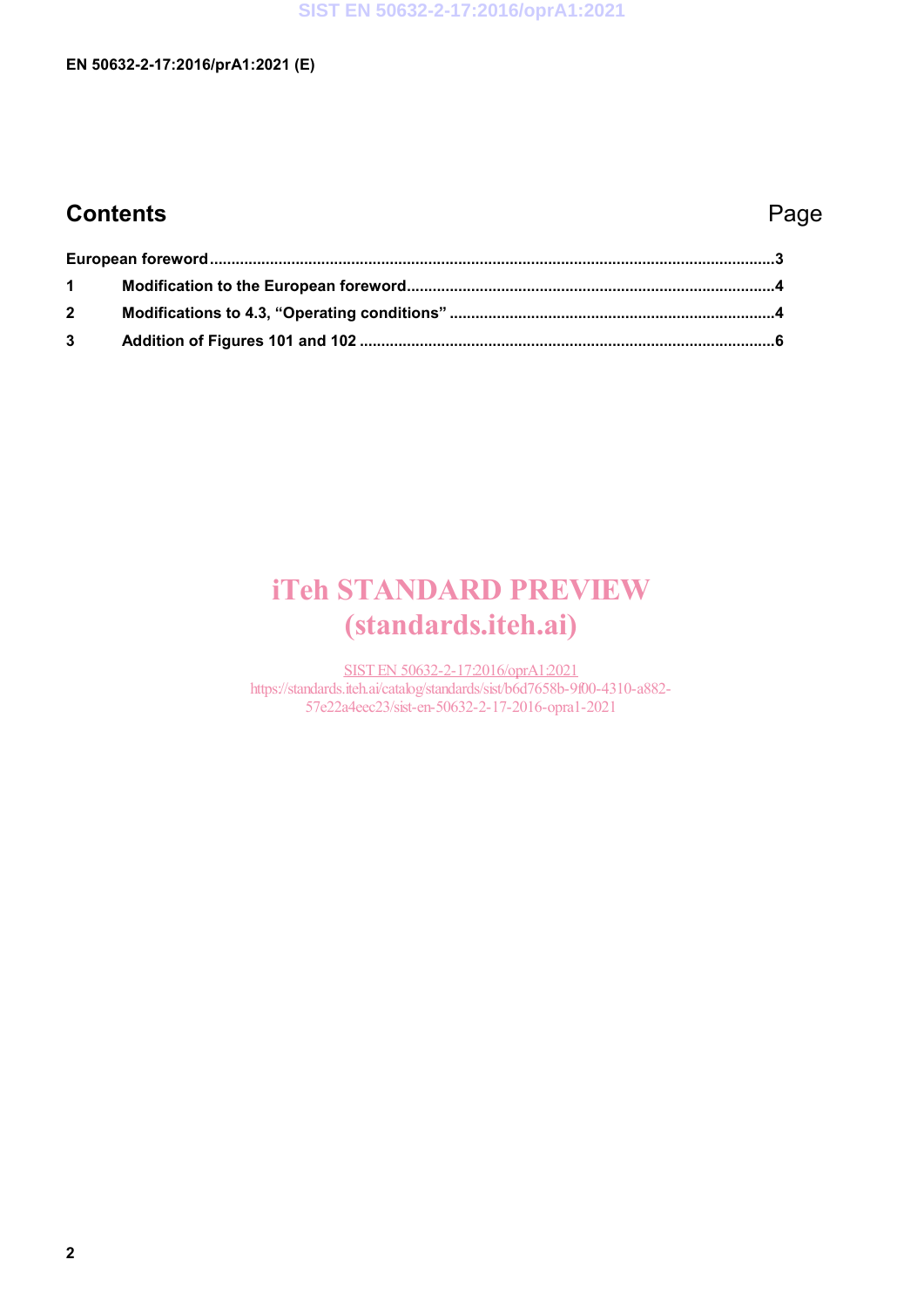## **European foreword**

This document (EN 50632-2-17:2016/prA1:2021) has been prepared by CLC/TC 116 "Safety and environmental aspects of motor-operated electric tools".

This document is currently submitted to the Enquiry.

The following dates are proposed:

| $\bullet$ | latest date by which the existence of this<br>document has to be announced at national<br>level                                                        | (doa) | $dor + 6$ months                                                  |
|-----------|--------------------------------------------------------------------------------------------------------------------------------------------------------|-------|-------------------------------------------------------------------|
| $\bullet$ | latest date by which this document has to be<br>implemented at national level by publication of<br>an identical national standard or by<br>endorsement | (dop) | $dor + 12$ months                                                 |
| $\bullet$ | latest date by which the national standards<br>conflicting with this document have to be<br>withdrawn                                                  | (dow) | $dor + 36$ months<br>(to be confirmed or<br>modified when voting) |

This amendment was developed to include improvements and clarifications suggested by practical tests.

# iTeh STANDARD PREVIEW (standards.iteh.ai)

SIST EN 50632-2-17:2016/oprA1:2021 https://standards.iteh.ai/catalog/standards/sist/b6d7658b-9f00-4310-a882- 57e22a4eec23/sist-en-50632-2-17-2016-opra1-2021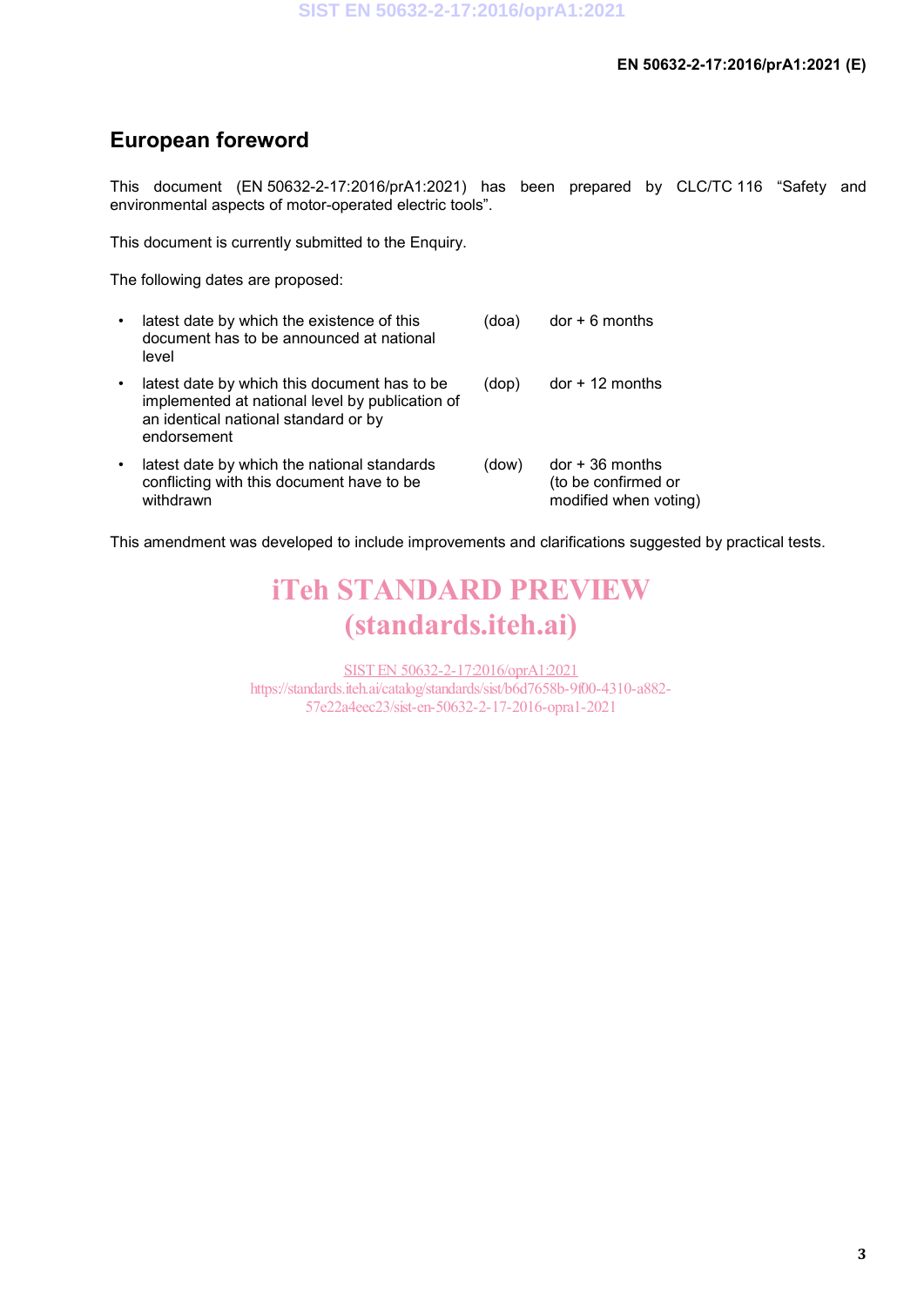"

### **1 Modification to the European foreword**

### *Replace the 5th paragraph with the following:*

"This Part 2 is to be used in conjunction with EN 50632-1:2015 and its amendments."

### **2 Modifications to 4.3, "Operating conditions"**

*Replace the existing Table 101 with the following:*

|  |  | Table 101 – Operating conditions for routers intended for cutting wood |
|--|--|------------------------------------------------------------------------|
|--|--|------------------------------------------------------------------------|

| <b>Material and set-</b><br><b>up</b> | Chipboard: P2 in accordance with EN 312:2010, density (610 $\pm$ 60) kg/m <sup>3</sup> , thickness<br>$(19 \pm 1)$ mm, width $(400 \pm 2)$ mm, any length a.<br>The chipboard is mounted horizontally on a bench with a working height matching the<br>requirement for the vertical distance between the upper surface of the workpiece and<br>the intake openings of the dust samplers as specified in 4.2. |
|---------------------------------------|--------------------------------------------------------------------------------------------------------------------------------------------------------------------------------------------------------------------------------------------------------------------------------------------------------------------------------------------------------------------------------------------------------------|
| <b>Orientation and</b><br>operation   | Milling of slots by means of a guide rail or rip fence, across the width of 400 mm,<br>alternately in both directions.<br>During the test, the operator and the workpiece shall be positioned as illustrated in<br>Figure 101.                                                                                                                                                                               |
| <b>Tool bit/settings</b>              | Slotting cutter, HW, with a diameter as follows:<br>for routers with a rated input up to and including 1 200 W and for battery operated                                                                                                                                                                                                                                                                      |
|                                       | routers: 8 mm.                                                                                                                                                                                                                                                                                                                                                                                               |
|                                       | - for routers with a rated (nout above 1 200 W; 12 mm;                                                                                                                                                                                                                                                                                                                                                       |
|                                       | New cutter at the beginning of each of the three tests.                                                                                                                                                                                                                                                                                                                                                      |
|                                       | Cutting depth = $8 \overline{\text{mm}}$ . Distance between/the slots = 10 mm.                                                                                                                                                                                                                                                                                                                               |
|                                       | Speed setting devices, if any, shall be adjusted to the maximum setting specified by<br>the manufacturer for eutting chipboard with the required bit diameter.                                                                                                                                                                                                                                               |
| <b>Feed force</b>                     | The feed force applied to the tool shall be sufficient to ensure stable operation with<br>good performance.                                                                                                                                                                                                                                                                                                  |
| <b>Test</b>                           | During the working time of one test cycle, 15 slots as specified above are performed<br>equally distributed over the working time.                                                                                                                                                                                                                                                                           |
|                                       | NOTE Cutting 15 slots in 10 min will require a working speed of 0,75 m/min, including<br>sufficient time between the individual slots.                                                                                                                                                                                                                                                                       |
|                                       | If the above cannot be achieved within 10 min, the time is extended to allow the<br>required number of slots to be cut.                                                                                                                                                                                                                                                                                      |
|                                       |                                                                                                                                                                                                                                                                                                                                                                                                              |